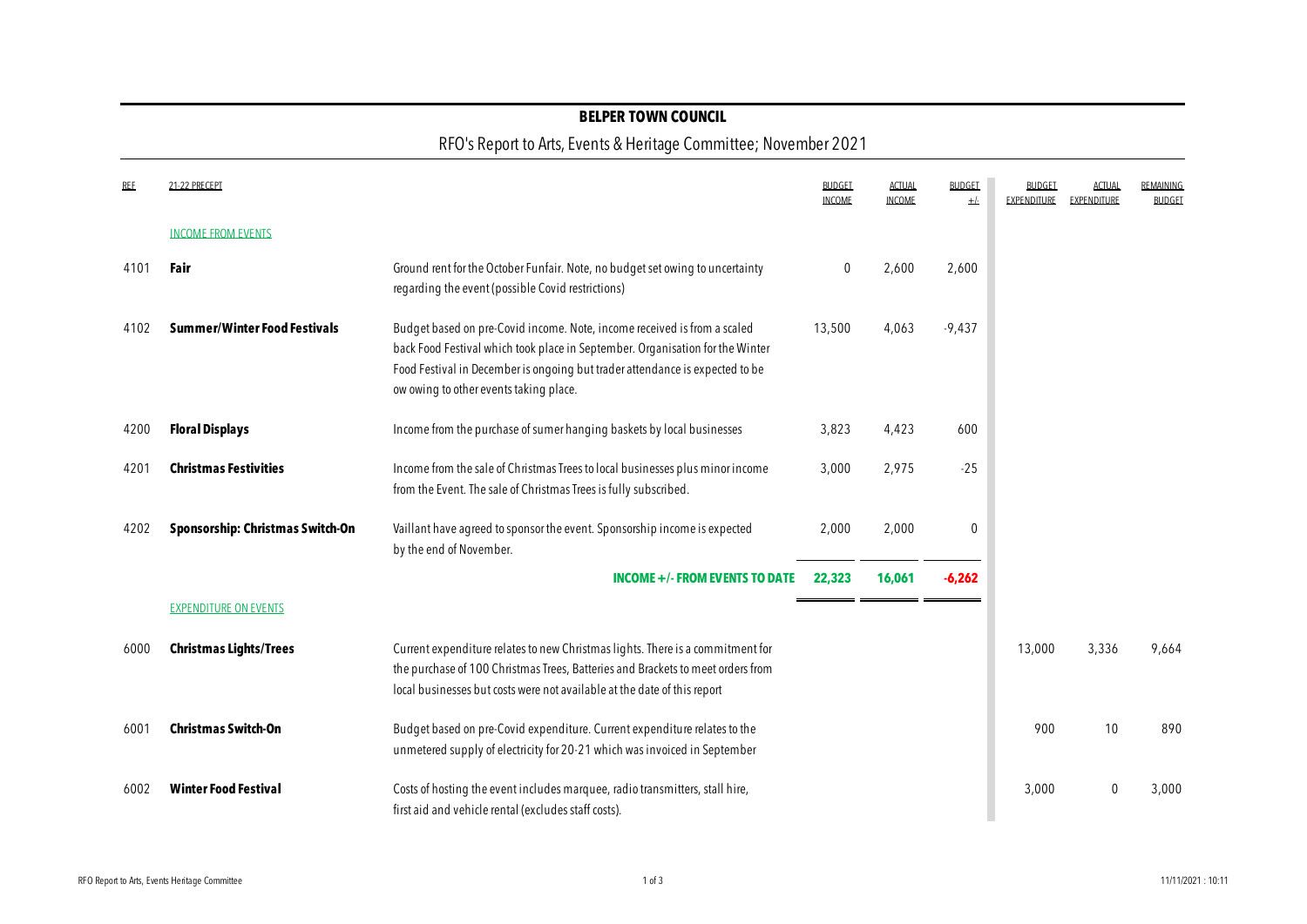#### **BELPER TOWN COUNCIL**

## RFO's Report to Arts, Events & Heritage Committee; November 2021

| <b>REE</b> | 21-22 PRECEPT                                |                                                                                                                                                                                             | <b>BUDGET</b><br><b>INCOME</b> | <b>ACTUAL</b><br><b>INCOME</b> | <b>BUDGET</b><br>$+/-$ | <b>BUDGET</b><br>EXPENDITURE | <b>ACTUAL</b><br>EXPENDITURE | <b>REMAINING</b><br><b>BUDGET</b> |
|------------|----------------------------------------------|---------------------------------------------------------------------------------------------------------------------------------------------------------------------------------------------|--------------------------------|--------------------------------|------------------------|------------------------------|------------------------------|-----------------------------------|
|            | <b>INCOME FROM EVENTS</b>                    |                                                                                                                                                                                             |                                |                                |                        |                              |                              |                                   |
| 6003       | <b>Christmas Carol Service</b>               | Costs of hosting the event. Current expenditure relates to road closure<br>applications.                                                                                                    |                                |                                |                        | 650                          | 40                           | 610                               |
| 6004       | Larks in the Park                            | No events took place this year.                                                                                                                                                             |                                |                                |                        | 3,500                        | $\mathbf 0$                  | 3,500                             |
| 6005       | <b>Autumn Food Festival</b>                  | Costs of hosting the event includes marquee, radio transmitters, stall hire,<br>first aid and vehicle rental (excludes staff costs).                                                        |                                |                                |                        | 3,000                        | 2,351                        | 649                               |
| 6006       | <b>Remembrance Sunday</b>                    | Cost of hosting the event. Budget based on pre-Covid expenditure                                                                                                                            |                                |                                |                        | 550                          | $\mathbf 0$                  | 550                               |
|            |                                              | <b>EXPENDITURE +/- ON EVENTS TO DATE</b>                                                                                                                                                    |                                |                                |                        | 24,600                       | 5,737                        | 18,863                            |
|            | <b>OTHER PROJECTS</b>                        |                                                                                                                                                                                             |                                |                                |                        |                              |                              |                                   |
| 6200       | <b>Talks Programme</b>                       | To comission a series of educational and cultural talks/lectures to be delivered<br>from a range of venues                                                                                  |                                |                                |                        | 1,000                        | $\mathbf 0$                  | 1,000                             |
| 6201       | <b>Walking Maps</b>                          | Review all walking maps currently available for Belper and the surrounding area.<br>Revisit & revise current maps, create new ones as necessary in a consistent and<br>recognisable format. |                                |                                |                        | 1,500                        | $\mathbf 0$                  | 1,500                             |
| 6202       | <b>Heritage &amp; Historic Guided Maps</b>   | Work with North Mill staff and volunteers to help deliver an increased range of<br>heritage walks.                                                                                          |                                |                                |                        | 1,000                        | $\mathbf 0$                  | 1,000                             |
| 6203       | <b>Inclusive Arts with Vulnerable People</b> | Support local arts and crafts groups to help wih the post-Covid aftermath<br>with a focus on inclusivity.                                                                                   |                                |                                |                        | 3,000                        | $\mathbf 0$                  | 3,000                             |
| 6500       | <b>Floral Displays</b>                       | Summer and winter floral displays, including materials, planters, baskets, plants<br>and a contingency which includes standpipe hire, water charges, Belper in Bloom                        |                                |                                |                        | 17,700                       | 14,453                       | 3,247                             |